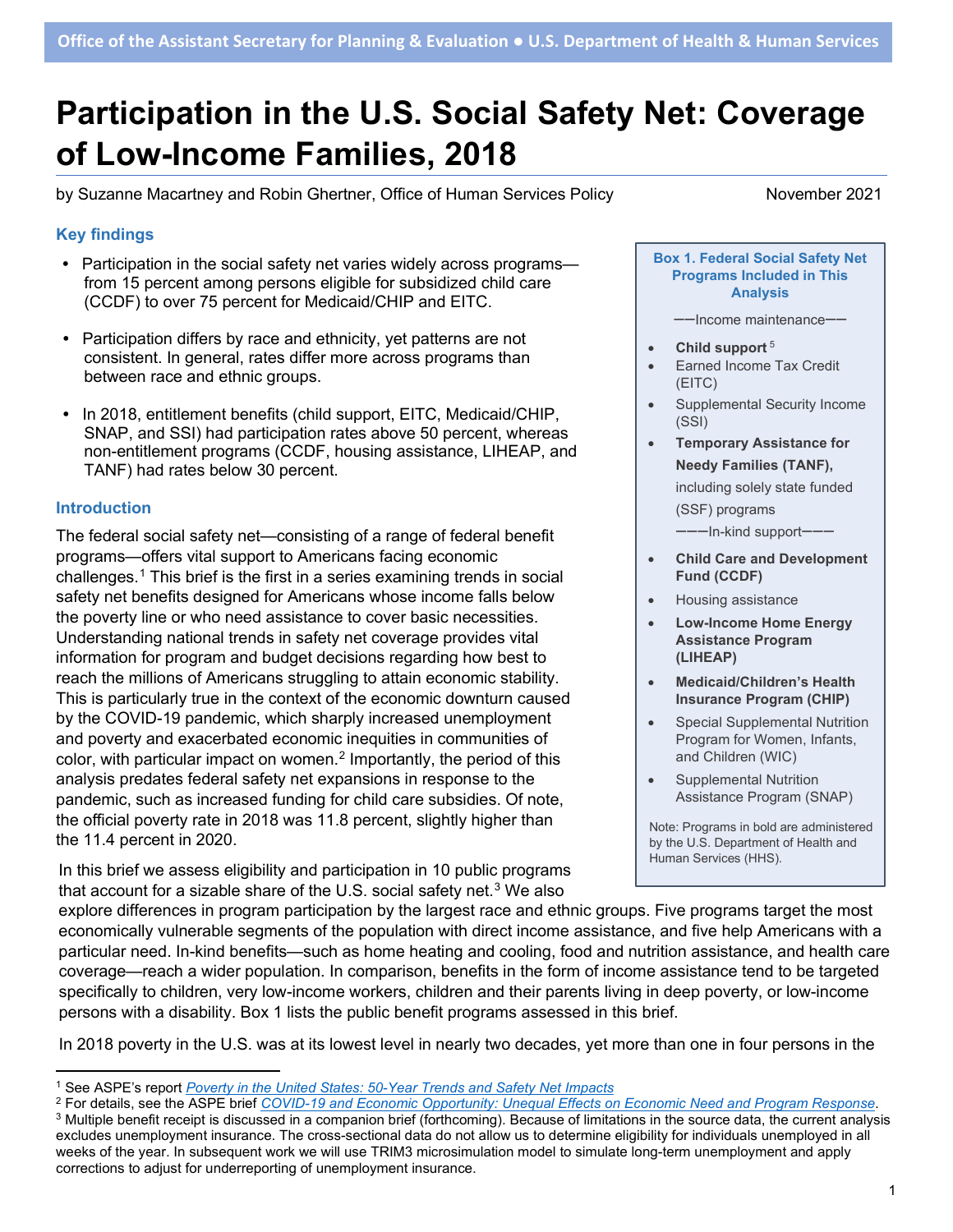United States (93.6 million) had income below 200 percent of the official poverty threshold—about \$40,500 for a family of three. [4](#page-1-0) While this population is easily identified, the share of people who sought assistance from public programs is more difficult to determine. This is largely because federal program offices do not consistently track applications but focus on the people they serve. Rather than count those who actually seek assistance, researchers can more readily identify eligible people through survey data. In the economic context of 2018, we report the number of persons eligible for and the number of persons who received a safety net program benefit. Child support analyses in this brief is the exception in that we report the percent of families who are owed child support that receive it, not the percent of eligible families who participate in the public Child Support Enforcement Program. Figure 1 illustrates and Table 1 reports these estimates and the level of participation for each program. Participation is calculated as the share of individuals eligible for a program that received a benefit. Box 2, found at the end of the brief, provides details on the methods used to produce estimates.

**Participation in the social safety net varies widely across programs, ranging from 15 percent for CCDF to over 75 percent for Medicaid/CHIP and EITC.**



#### **Figure 1. Eligible and Beneficiary Populations for Select Programs, 2018**

# **Table 1. Number of Persons Eligible and Beneficiaries by Program, 2018**

|                                     | Eligible<br>(in millions) | <b>Beneficiaries</b><br>(in millions) | Participation<br>rate |
|-------------------------------------|---------------------------|---------------------------------------|-----------------------|
| Medicaid/CHIP                       | 77.0                      | 57.8                                  | 75%                   |
| <b>LIHEAP</b>                       | 72.2                      | 14.5                                  | 20%                   |
| <b>SNAP</b>                         | 64.4                      | 40.9                                  | 63%                   |
| Housing assistance                  | 51.1                      | 11.0                                  | 22%                   |
| <b>EITC</b>                         | 48.4                      | 37.8                                  | 78%                   |
| Child support payments <sup>5</sup> | 14.6                      | 10.2                                  | 70%                   |
| <b>CCDF</b>                         | 14.4                      | 2.2                                   | 15%                   |
| (age 18+)<br>SSI                    | 11.8                      | 6.9                                   | 59%                   |
| <b>TANF</b>                         | 10.0                      | 2.8                                   | 28%                   |
| <b>WIC</b><br>$(age 0-4)$           | 9.6                       | 5.1                                   | 53%                   |

Source: Estimates based on Current Population Survey Annual Social and Economic Supplement 2019, TRIM3 microsimulation model, administrative data, and Current Population Survey Child Support Supplement 2018. EITC participation is from the IRS.

<span id="page-1-0"></span><sup>4</sup> In 2018 the Census Bureau's 200 percen[t poverty threshold](https://www.census.gov/data/tables/time-series/demo/income-poverty/historical-poverty-thresholds.html) (used for statistical purposes) was \$40,500 for a family of three. Federal poverty guidelines are a simplified version of the thresholds updated for inflation at the end of the year (see [federal poverty guidelines\)](https://aspe.hhs.gov/topics/poverty-economic-mobility/poverty-guidelines/prior-hhs-poverty-guidelines-federal-register-references/2018-poverty-guidelines). Though the Census Bureau does not define a low-income category, scholars continue to use income at twice the poverty threshold as a research tool. See *Kids Count Data Center,* [Children in low-income working families](https://datacenter.kidscount.org/data/tables/5048-children-in-low-income-working-families-by-age-group?loc=1&loct=1#detailed/1/any/false/1729,37,871,870/34,35,36/11455,11456) by the Annie E. Casey Foundation and [Distribution](https://www.kff.org/other/state-indicator/population-up-to-200-fpl/?currentTimeframe=0&sortModel=%7B%22colId%22:%22Location%22,%22sort%22:%22asc%22%7D)  [of the Total Population by Federal Poverty Level](https://www.kff.org/other/state-indicator/population-up-to-200-fpl/?currentTimeframe=0&sortModel=%7B%22colId%22:%22Location%22,%22sort%22:%22asc%22%7D) at Kaiser Family Foundation site.

<span id="page-1-1"></span><sup>&</sup>lt;sup>5</sup> Child support analyses is unique among the programs showing the percent of families who are owed child support that receive it, not the percent of eligible families who participate in the public Child Support Enforcement Program. Seventy percent is the share of people eligible for a support payment who received a payment during the year 2017. Eligibility is based on custodial parents entitled to support and their eligible children with a parent living elsewhere. In this brief beneficiaries are people who received any support payment in 2017. Estimates include but are not limited to public cases in the Title IV-D Child Support Enforcement program. See also *[Custodial](https://www.census.gov/topics/families/child-support.html)  [Mothers and Fathers and Their Child Support: 2017,](https://www.census.gov/topics/families/child-support.html)* U.S. Census Bureau (P60-269) and *[Child Support Enforcement: Program Basics,](https://crsreports.congress.gov/product/details?prodcode=RS22380)* Congressional Research Service (RS22380).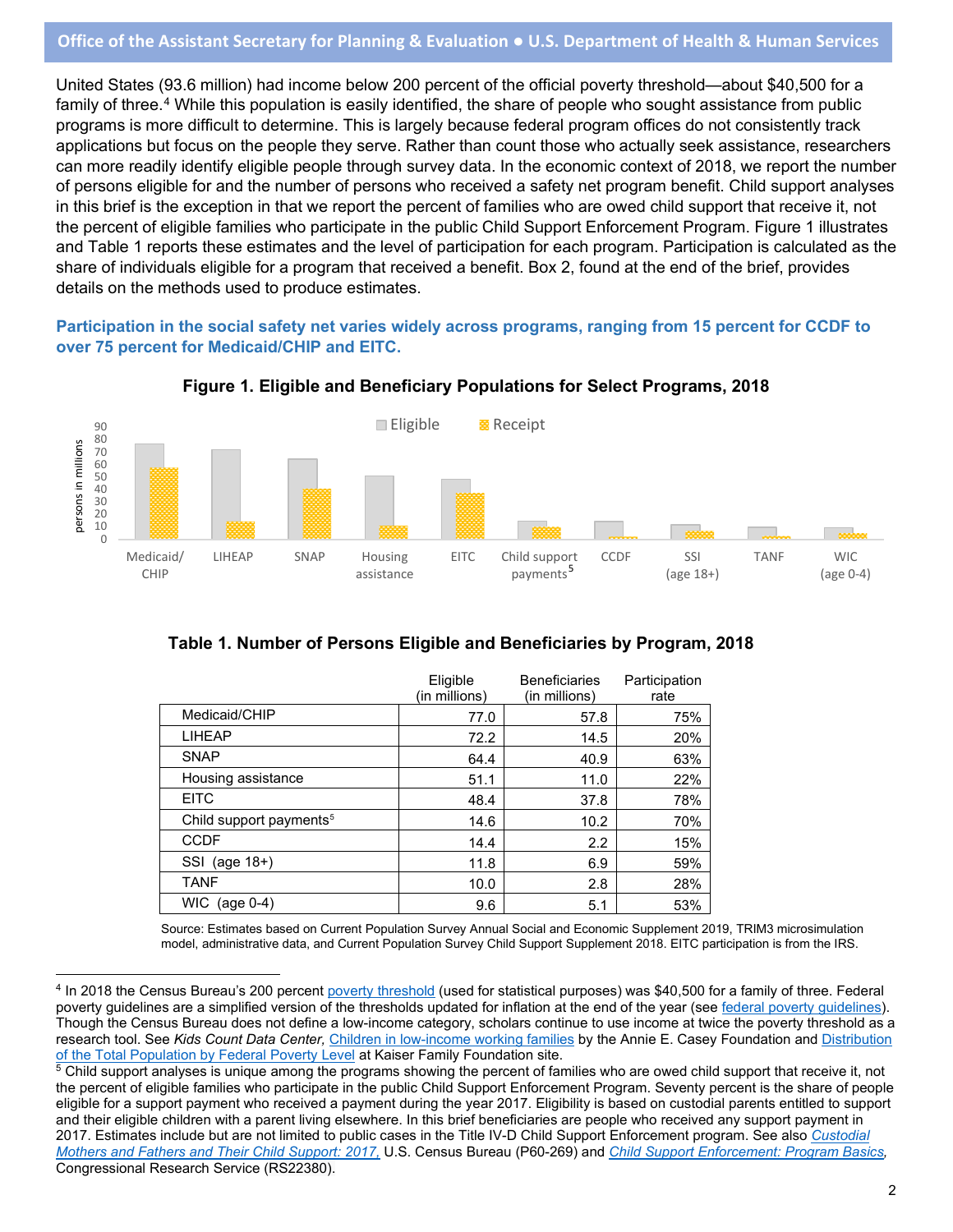**Medicaid and CHIP**—administered by HHS—are two of the largest programs and provide health coverage to low-income people and people in poverty.<sup>[6](#page-2-0)</sup> In an average month in 2018, 77 million adults and children were eligible for one of these programs, representing one in four Americans. There were 57.8 million Medicaid/CHIP beneficiaries in 2018, for a participation rate of 75 percent among those eligible. We estimate three out of four children and adults who needed health care coverage and qualified for Medicaid or CHIP received the benefit—one of the highest levels of participation among programs (see Table 1). However, administrative records suggest the rate may be higher.<sup>[7](#page-2-1)</sup> Medicaid and CHIP are entitlement benefits, meaning that funding for health coverage is not limited by appropriations and any eligible person can be covered.

Second only to Medicaid/CHIP in beneficiaries, nutrition benefits through **SNAP** reached more than six out of ten people eligible for the program. Our model estimates that one of every five people in the United States—64.4 million persons—was eligible for a SNAP benefit in 2018. We estimate that 40.9 million among the eligible population received food assistance, a program participation rate of 63.4 percent.<sup>[8](#page-2-2)</sup> SNAP is an entitlement benefit administered by the U.S. Department of Agriculture (USDA) and each state and available to all eligible applicants.

The **EITC** is a refundable tax credit providing an annual payment to many eligible families. The benefit was created to provide income support while promoting work and economic mobility among low and middle income families with children. The EITC has one of the highest participation rates among safety net programs.<sup>[9](#page-2-3)</sup> However, due to data limitations our model cannot estimate the probability of participation among those eligible. The Internal Revenue Service reports 78 percent participation in recent years.<sup>[10](#page-2-4)</sup> Applying this estimate to our model of eligible persons yields an estimated 37.8 million EITC participants in 2018. To be eligible for the EITC, workers need to have earnings below a threshold.<sup>[11](#page-2-5)</sup> The benefit for a family with one child was \$3,461 in 2018. The full benefit was available to parents earning less than \$24,400 for a married couple and less than \$18,700 for a single parent. Families with more children (up to three) receive a higher benefit. We estimate that 48.4 million people were members of an eligible tax filing unit in 2018.

The EITC is unique among programs for its high level of availability to qualifying applicants, but many very lowincome persons are not employed and therefore cannot access the benefit. Before the pandemic and the American Rescue Plan Act of 2021 (Public Law 117-2), the credit amount was low compared with federal poverty guidelines (maxing out at \$529) for earners in a household with no children.

**LIHEAP** has the second largest number of eligible persons among all programs. An estimated 72.2 million people in the United States were eligible for home heating or cooling assistance through the program in 2018, and about 14.5 million people lived in a household that received a benefit. LIHEAP is not an entitlement, and its funding is limited by federal appropriations. Many states and tribes run out of funding before serving all who are eligible. Unique among programs, LIHEAP helps people with non-recurring payments toward their seasonal utility bill and is not a monthly benefit. We estimate that LIHEAP benefits reached one in five eligible persons, for a program participation rate of 20 percent in 2018—among the lowest of the programs studied.

**Housing assistance** refers primarily to the U.S. Department of Housing and Urban Development's housing choice vouchers, Section 8 rental assistance, or public housing. It also includes the rural rental assistance program of the USDA. [12](#page-2-6) We estimate that 51 million persons, one of every six people in the nation, are eligible for housing assistance. The need for affordable housing significantly exceeds housing supply and assistance is not an

<span id="page-2-1"></span><sup>7</sup> For a discussion of different calculations, see the ASPE research brief *[Understanding Participation Rates in Medicaid](https://aspe.hhs.gov/sites/default/files/private/pdf/76411/ib.pdf)* (2012).

<span id="page-2-2"></span><sup>8</sup> USDA estimates a higher national SNAP participation rate [\(82 percent\)](https://www.fns.usda.gov/snap/trends-participation-rates-fiy-2016-2018) based on 36 million recipients in 2018 under federal rules and excluding broad based categorical eligibility is included in TRIM3.

<span id="page-2-0"></span><sup>&</sup>lt;sup>6</sup> Under Medicaid and CHIP, children and pregnant women are eligible for coverage up to about 200 percent of the federal poverty guideline in all states. Coverage for low-income adults is more limited. The Affordable Care Act of 2010 expanded eligibility to adults with near-poverty income (100 to 138 percent of HHS poverty guidelines); by 2018 14 states had not adopted the expansion. In those states, coverage for working-age adults without disabilities, if available, typically goes to those with very low income, below 50 percent of the poverty line (\$8,710 for a two-person family in 2021).

<span id="page-2-3"></span><sup>&</sup>lt;sup>9</sup> See Hungerford and Thiess (2013)[. The EITC and CTC: History, Purpose, Goals, and Effectiveness](https://www.epi.org/publication/ib370-earned-income-tax-credit-and-the-child-tax-credit-history-purpose-goals-and-effectiveness/) at https://www.epi.org/.<br><sup>10</sup> The Internal Revenue Service provides EITC participation rates by state. See IRS webpages at

<span id="page-2-6"></span><span id="page-2-5"></span><span id="page-2-4"></span><sup>&</sup>lt;sup>11</sup> Income eligibility varies. In 2020, the maximums were 242 percent of the poverty threshold for a single parent with one child and 219 percent of the poverty threshold for two parents with one child. Beneficiaries must have a Social Security number (an Individual Taxpayer Identification Number does not qualify) and file a tax return. See Congressional Research Service Report R43805, *The*  <sup>12</sup> The USDA aids rural Americans with homeownership and repair. See rural housing assistance at https://www.rd.usda.gov.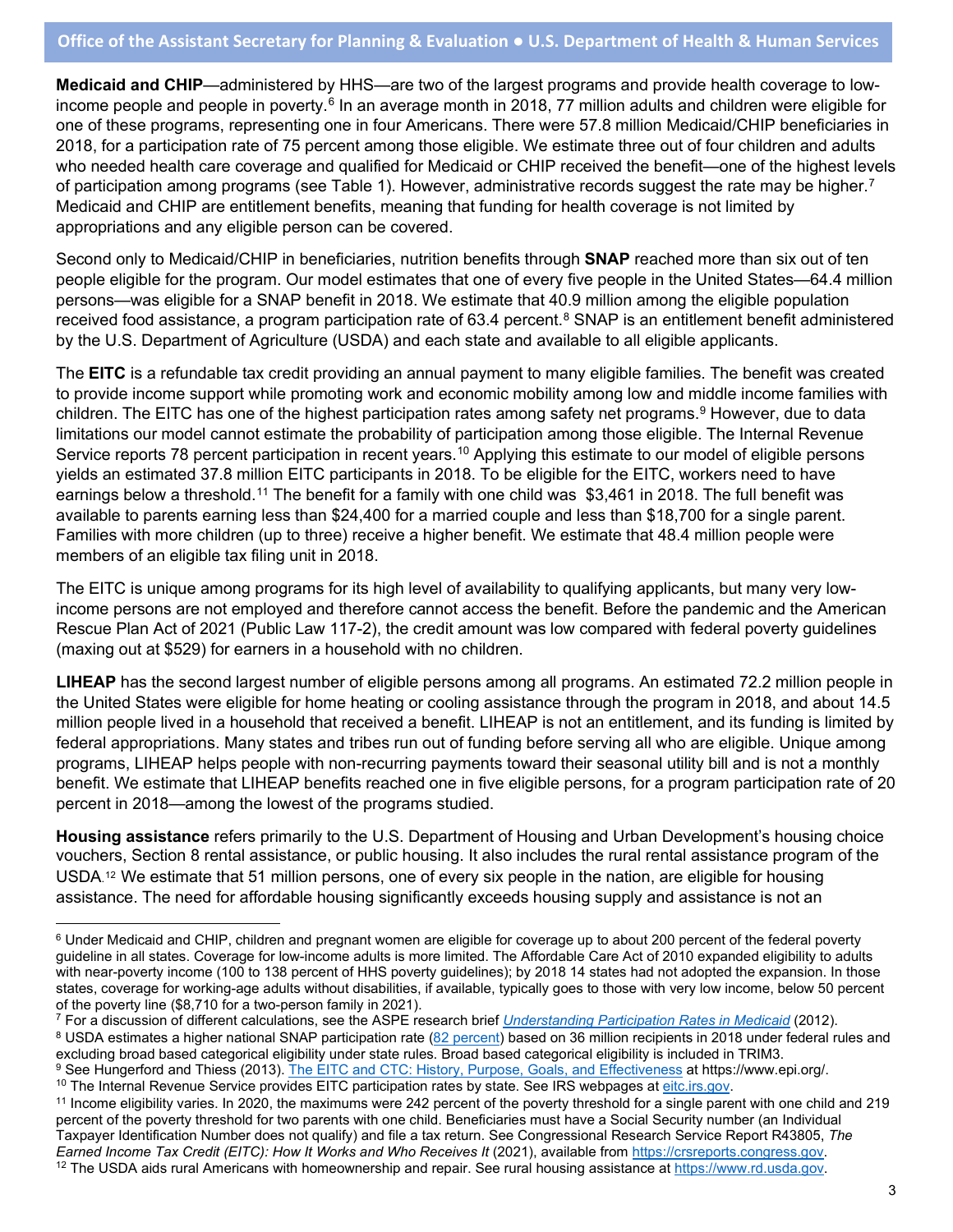# **Office of the Assistant Secretary for Planning & Evaluation ● U.S. Department of Health & Human Services**

entitlement benefit. Given the structure of programs providing the benefit, data on eligibility for housing assistance is considered broadly. Although eligibility for a benefit does not necessarily mean that a person needs that benefit, research suggests that eligibility for housing benefits is highly related to the need for affordable housing. One study using nationally representative data from the U.S. Census Bureau found that nearly all low-income households also experienced high housing cost burden (costs exceeding 30 percent of income).<sup>[13](#page-3-0)</sup> In 2018 an estimated 51.1 million persons were eligible for assistance with rental housing costs, and 11.0 million of those eligible reported receiving assistance in the form of public housing, rent subsidies, or housing vouchers, yielding an estimated participation rate of 22 percent (Table 1).

The Census Bureau reports 30 percent of all children in custodial families (children with one parent living outside the household) lived in poverty in 2017, the most recent data available from the CPS Child Support Supplement survey. The national **child support** program is intended to connect middle-income and low-income children with resources by promoting parental responsibility. A major objective of the child support program is to establish legal paternity for children, which must occur prior to establishing a child support agreement. Nationally, less than one-half of custodial parents (42 percent) were entitled to child support in 2017 while more than one in four of all U.S. children and youth under age 21 (21.9 million) had a parent living outside the household and lived with a custodial parent.

For this brief we analyzed the population of custodial parents *and* children owed child support (14.6 million). Fewer than one-half of persons owed child support received all payments owed (46 percent), 24 percent received some payment and 30 percent received no payments[.14](#page-3-1) Including partial payments, more than two-thirds (70 percent) of parents and children owed support received some payment during the year. Among custodial parents owed support, more than one in five (22 percent) lived below poverty in 2017.

**SSI** is an entitlement benefit administered by the Social Security Administration (SSA) and provides basic income support to adults and children who have low income and resources, and who are age 65 or older, blind, or have another disability. We estimate that in 2018, 11.8 million adults were eligible, and 59 percent of eligible adults participated. ASPE's annual *[Welfare Indicators and Risk Factors](https://aspe.hhs.gov/indicators-welfare-dependence-annual-report-congress)* report analyzed SSI in greater detail, finding that program participation declined gradually since 2000, even as the pool of eligible people modestly increased.

The **WIC** program supports lifelong health for children in low income families by providing nutrition benefits to infants, children, and women who are pregnant or postpartum. [15](#page-3-2) Counting only children, WIC has the smallest eligible population among programs studied at around 9.6 million. We estimate that 53 percent of eligible children younger than age 5 received WIC benefits in 2018. With a caseload of around 5.1 million, the WIC program reached millions more children in 2018 than programs providing child care benefits (CCDF) or income support (TANF).

We estimate that 14.4 million children, guardians, and parents were eligible for **CCDF** child care subsidies. [16](#page-3-3) Funding for CCDF is limited by federal appropriations and state contributions, resulting in lower participation. We estimate 15 percent participation in CCDF in 2018 (see Table 1).

The **TANF** program is administered by states and HHS and provides basic income assistance to very poor children and their families. States set their own criteria for TANF eligibility and in each state income levels for eligibility are significantly below the poverty guidelines. Federal funding (through block grants) is contingent upon states observing certain work participation requirements and time-limits.

In 2018, the TANF caseload broadly defined<sup>[17](#page-3-4)</sup> consisted of nearly 2.8 million individuals (2.0 million children) receiving a cash benefit, among an estimated 10 million eligible persons. Nationally more than two out of three beneficiaries (73 percent) were children due to parents or guardians being determined ineligible. Access to TANF

<span id="page-3-0"></span><sup>&</sup>lt;sup>13</sup> The American Community Survey defines housing cost burden as housing costs greater than 30 percent of household income. This category includes 23.1 million households with annual income less than \$35,000. See Table B25106, *Tenure by Housing Costs in the Past 12 Months, 2018*, available from <u>http://data.census.gov</u>. See summary, <u>Joint Center for Housing Studies at Harvard University</u>.<br><sup>14</sup> See <u>2017 Child Support Detailed Tables</u>.

<span id="page-3-3"></span><span id="page-3-2"></span><span id="page-3-1"></span><sup>&</sup>lt;sup>15</sup> WIC funding is [discretionary.](https://crsreports.congress.gov/product/pdf/R/R44115) [Federal rules](https://www.fns.usda.gov/wic/wic-eligibility-requirements) set maximum income eligibility for WIC at 185 percent of federal poverty guidelines. <sup>16</sup> CCDF eligibility in this brief counts only subsidies administratively considered to be CCDF and includes adults and children. This differs from estimates in ASPE's *[Factsheet: Estimates for Child Care Eligibility and Receipt for Fiscal Year 2018](https://aspe.hhs.gov/estimates-child-care-eligibility-receipt)* which includes subsidies paid through non-CCDF federal funds and reports 12.8 million eligible children in

<span id="page-3-4"></span><sup>&</sup>lt;sup>17</sup> In the model TANF includes separate state (SSP) and solely state funded (SSF) programs to capture income assistance broadly and for this reason our estimates will not match published data from HHS Office of Financial Assistance which excludes SSF cases.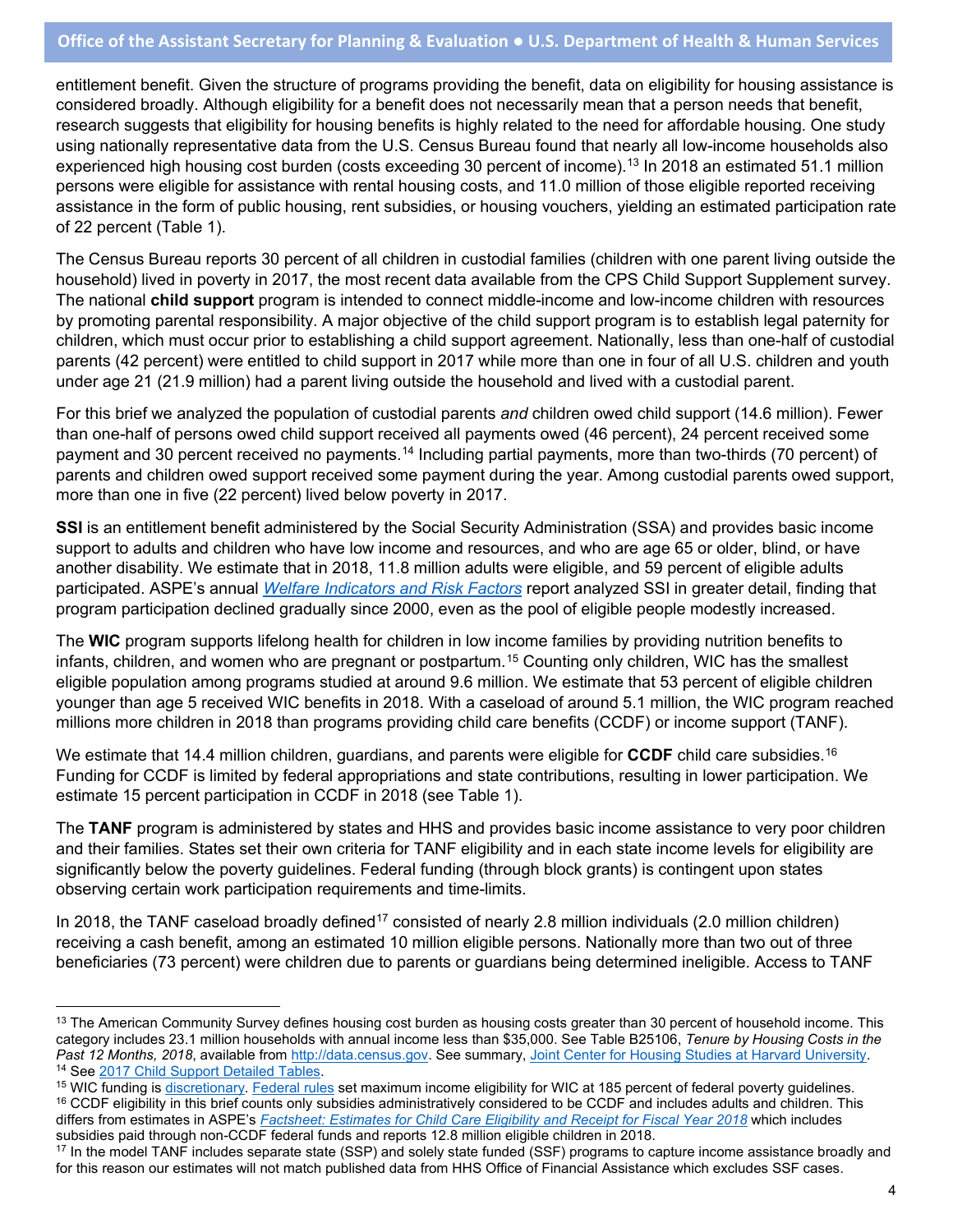income assistance among eligible persons varies widely across states.<sup>[18](#page-4-0)</sup>

The TANF program has fewer persons eligible or receiving benefits than most of the other programs. Overall, we estimate participation in TANF at 28 percent among eligible persons, placing TANF in the bottom half of programs analyzed in this brief for access to benefits. During 2018 the Census Bureau estimates 11.9 million children lived in poverty. In an average month during the year, we estimate 2.0 million children benefited from TANF.

#### **Participation in programs differs by race and ethnicity, but patterns vary across programs.**

Benefit use differs at the national level among race and ethnic groups. Six programs—CCDF, LIHEAP, SNAP, SSI, TANF, and WIC—are captured in the survey and can be modeled for comparisons of participation rates by race and ethnicity.[19](#page-4-1) We find differences in participation among groups and recognize the need for additional analyses, particularly at the state and region levels, for interpretation of differences across programs.

We estimate participation rates for the largest race and ethnic groups—White non-Hispanic, Black non-Hispanic, Asian or Pacific Islander non-Hispanic, and Hispanic persons of any race. We regret that due to small sample size other race and ethnic groups—such as American Indian and Alaska Native—are not available in the data for this analysis. In general, we find rates differ more across programs than among race or ethnic groups. Figure 2 illustrates participation rates among eligible people by race and ethnicity.

For **CCDF**, [20](#page-4-2) Black non-Hispanic parents and children had the highest participation rate (23 percent) among groups. Participation rates among White non-Hispanic persons and Asian/Pacific Islander non-Hispanic persons were 16 percent and 18 percent, respectively. In comparison, eligible Hispanic parents and children participated at roughly half the level of other groups, with a rate of 9 percent.

**LIHEAP** participation rates were comparable among White non-Hispanic persons and Black non-Hispanic persons at 22 percent and 24 percent respectively. Asian/Pacific Islander non-Hispanic persons and Hispanic persons of any race had lower rates, at 16 percent and 15 percent respectively.



**Figure 2. Percentage of eligible persons who are program beneficiaries by race and ethnicity, 2018**

Source: Current Population Survey, Annual Social and Economic Supplement for 2018, and microsimulation model TRIM3.

Participation in **SNAP** varied with rates lowest among Asian/Pacific Islander non-Hispanic persons at 49 percent, comparable between White non-Hispanic persons and Hispanic persons at 59 percent and 62 percent respectively, and highest among Black non-Hispanic persons at 75 percent. **SSI** receipt had less variation among groups. Participation rates ranged from 62 to 68 percent for Black non-Hispanic, Asian/Pacific Islander non-Hispanic, and Hispanic persons. White non-Hispanic persons had the lowest participation rate at 54 percent.

<span id="page-4-0"></span><sup>&</sup>lt;sup>18</sup> State eligibility criteria vary. Among eligible persons in states with the largest caseloads, we estimate 2018 participation in TANF as follows: CA 68%, FL 18%, IL 22%, MA 45%, NY 49%, OH 30%, PA 29%, TN 17%, TX 7%, WA 40%.

<span id="page-4-1"></span> $19$  Results are simulated for LIHEAP and SSI as public records do not include race-ethnicity. Housing assistance programs provide sufficient public data, but preparations for modeling by race and ethnic origin were not available for this brief.

<span id="page-4-2"></span> $20$  CCDF participation rates in this brief include parents and quardians and may differ from published rates.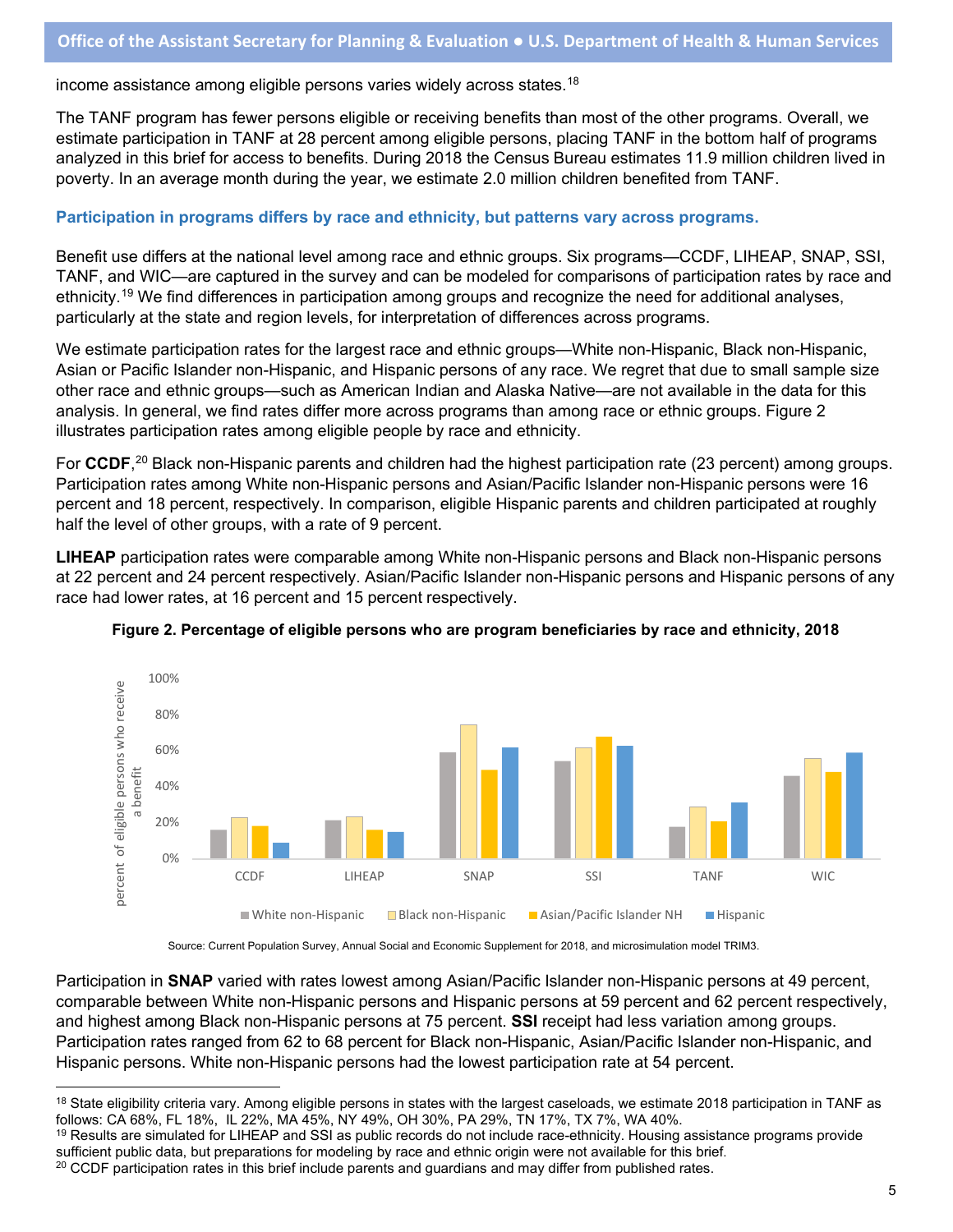For **TANF**, given the small sample size for some groups, we used estimates based on administrative caseload totals (see Box 2.) We found White non-Hispanic persons had the lowest participation rate (18 percent), followed by Asian/Pacific Islander non-Hispanic persons (21 percent). Participation was closer to the average rate of participation among Black non-Hispanic persons (29 percent) and Hispanic persons (31 percent).

**WIC** participation rates ranged from 46 to 48 percent for White non-Hispanic persons and Asian/Pacific Islander non-Hispanic persons and from 56 to 59 percent for Black non-Hispanic and Hispanic persons.

# **Discussion**

The federal social safety net provides vital support for many low-income people as they work toward economic selfsufficiency and strive for upward mobility. The number of people eligible for each benefit program varies because eligibility rules vary across the programs with regard to consideration of income, assets, family and household composition, and other factors. And, as detailed in this brief, participation levels among eligible individuals vary across programs. Based on our analysis, Medicaid/CHIP, EITC, and child support had the highest participation rates, and housing assistance, LIHEAP, and CCDF had the lowest rates. We observed differences in participation related to whether the programs are entitlements—available to anyone eligible—or limited by federal appropriations. In 2018, the entitlement benefits examined in this brief had participation rates above 50 percent, whereas the four non-entitlement programs (TANF, housing assistance, LIHEAP, and CCDF) had rates below 30 percent.

Research is needed to understand the differences in participation rates across racial and ethnic groups as our analysis finds that results across programs are not consistent. For example, CCDF and SNAP had highest participation among Black non-Hispanic persons relative to other groups; SSI had highest participation among Asian and Pacific Islander non-Hispanic persons; and LIHEAP had highest participation among White and Black non-Hispanic persons, relative to other groups. Some differences may be due to the complex interaction between state program offices' outreach efforts, eligibility criteria and the characteristics of a state's population. These factors may include average age, poverty status, and family composition. For example, SNAP participation was highest among children (82 percent) and lowest among older adults (32 percent)  $^{21}$  $^{21}$  $^{21}$  while TANF participation was higher among single female families with children. LIHEAP benefits in our 2018 model were less commonly reported among eligible people in metropolitan areas (19 percent) compared with nonmetropolitan areas (24 percent).

Poverty rates and income levels—which differ across racial and ethnic groups—may also influence participation. In 2018, poverty rates were lower for Asian and Pacific Islander people (10 percent) and White non-Hispanic people (8 percent) than for Hispanic people (18 percent) and Black non-Hispanic people (21 percent), which may in part explain higher participation in some programs. Participation in SNAP and CCDF is higher among persons below the poverty line (persons above the poverty line can be eligible), though this is not the case for all programs.

The interaction of regional population characteristics with federal and state program administration and program rules may affect the national demographic profile of program recipients. That is, state policy choices may impact the national profile of program participants. The interplay between different racial and ethnic groups and different sets of program rules by state needs to be better understood. One example of this interaction is TANF. Eligibility rules were moderate and program participation rates for TANF higher—upwards of 45 percent—in California and New York in 2018. At the same time residents in these states were among the most racially and ethnically diverse in the nation. Our model suggests Hispanic people had access to benefits with a rate of program participation above the national average, but because California and New York account for more than 40 percent of the program caseload, the result may be a better description of access in these states rather than in the nation overall. The intersection of federal and state policy with demographics informs our interpretation of program participation, however, more research is needed to understand the affect of program rules on access to benefits among groups.

Program benefits lift millions of families out of poverty and are tied to improved economic and well-being outcomes for children later in life.<sup>[22](#page-5-1)</sup> This brief provides baseline information about program eligibility and participation. More

<span id="page-5-0"></span><sup>&</sup>lt;sup>21</sup> USDA estimates higher SNAP participation rates among children and among older adults. See Trends in Supplemental Nutrition [Assistance Program Participation Rates: Fiscal Year 2016 to Fiscal Year 2018.](https://fns-prod.azureedge.net/sites/default/files/resource-files/Trends2016-2018.pdf) May 2021.

<span id="page-5-1"></span><sup>&</sup>lt;sup>22</sup> See, for example, S. Ettinger de Cuba, M. Chilton, A. Bovell-Ammon, et al. (2019). Loss of SNAP is Associated with Food Insecurity [and Poor Health in Working Families with Young Children.](https://www.healthaffairs.org/doi/10.1377/hlthaff.2018.05265) *Journal of Health Affairs*. Vol. 38, No 5.